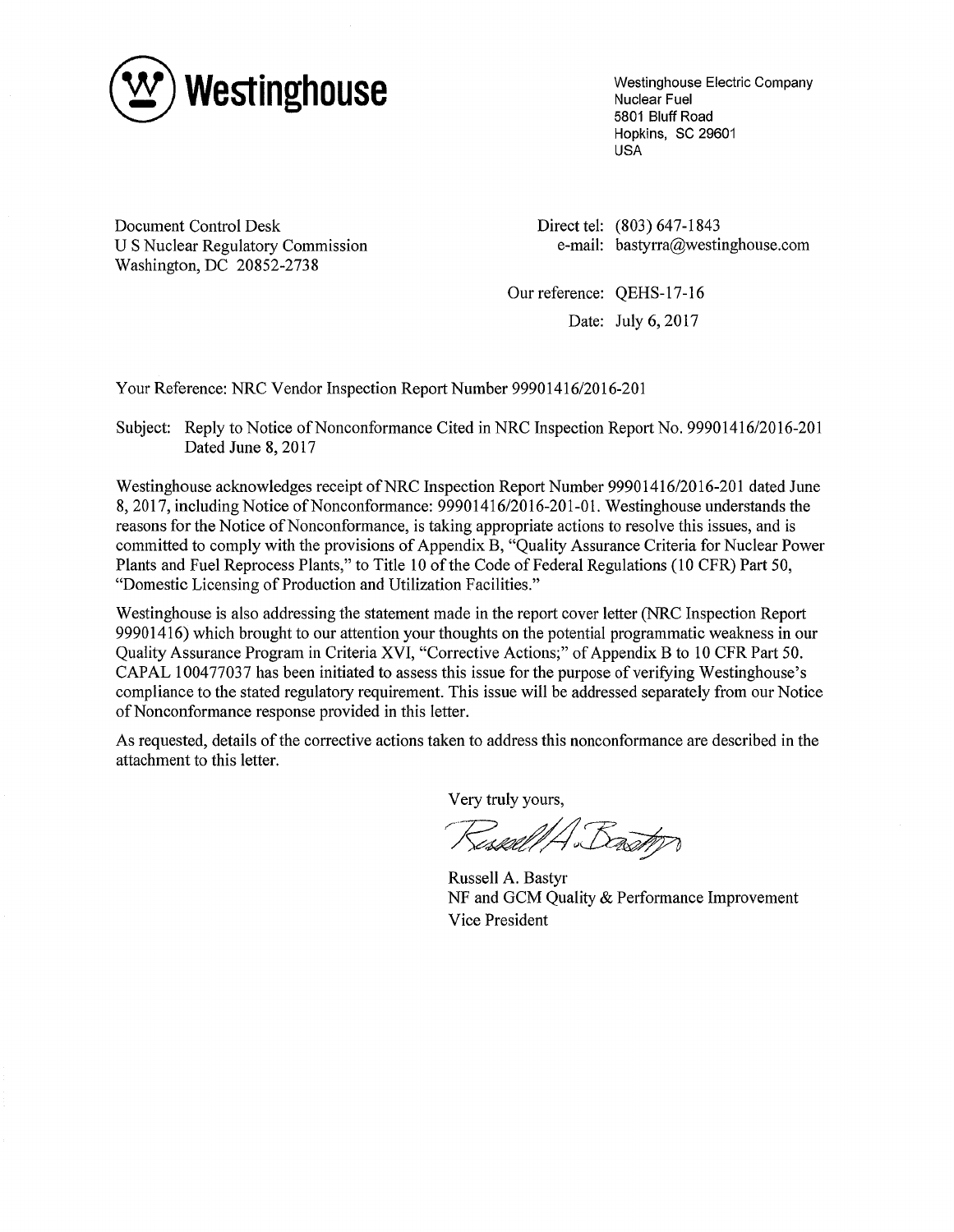QEHS-17-16 July 6, 2017 Page 2 of 2

| $cc$ : | Kerri Kavanagh         | <b>US NRC</b>            |
|--------|------------------------|--------------------------|
|        | Paul Prescott          | <b>US NRC</b>            |
|        | <b>Aaron Armstrong</b> | <b>US NRC</b>            |
|        | Michele DeWitt         | Westinghouse             |
|        | Tara Werner            | Westinghouse             |
|        | James Brennan          | Westinghouse             |
|        | Ronnie Gardner         | Westinghouse             |
|        | Douglas Weaver         | Westinghouse             |
|        | Paul Russ              | Westinghouse             |
|        | Brian McIntyre         | Westinghouse             |
|        | <b>Andrew Dohse</b>    | Westinghouse             |
|        | Mario Signorini        | Westinghouse/Mangiarotti |
|        | Ken Altemus            | Westinghouse             |
|        | <b>Bernie Copsey</b>   | Westinghouse             |
|        | Paul Belz              | Westinghouse/Mangiarotti |
|        |                        |                          |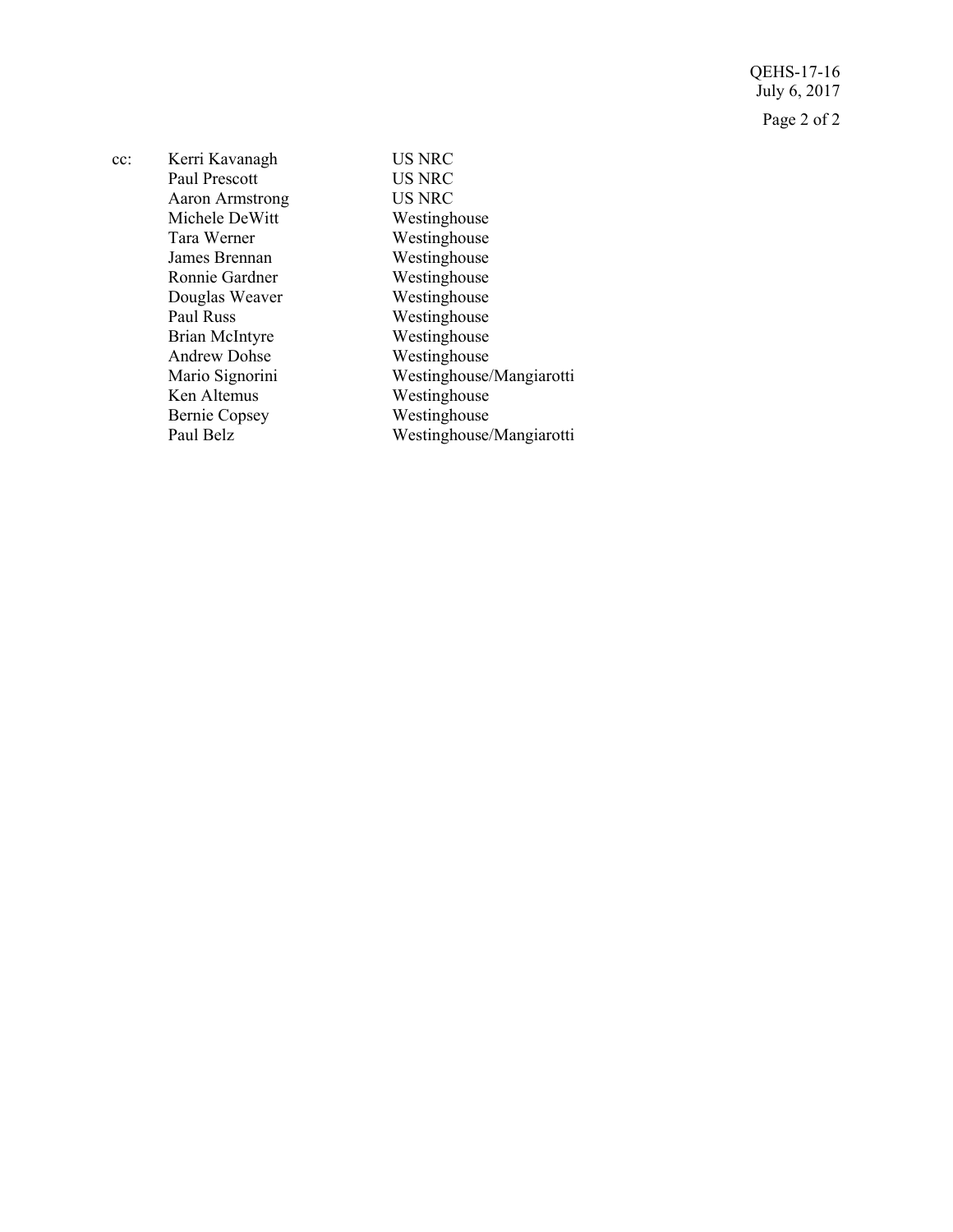#### Page 1 of 2

## **Nonconformance 99901416/2016-201-01**

Criterion XVI, "Corrective Action," of Appendix B, "Quality Assurance Criteria for Nuclear Power Plants and Fuel Reprocessing Plants," to Title 10 of the Code of Federal Regulations (10 CFR) Part 50, "Domestic Licensing of Production and Utilization Facilities," states that "Measures shall be established to assure that conditions adverse to quality, such as failures, malfunctions, deficiencies, deviations, defective material and equipment, and nonconformances are promptly identified and corrected. In the case of significant conditions adverse to quality, the measures shall assure that the cause of the condition is determined and corrective action taken to preclude repetition. The identification of the significant condition adverse to quality, the cause of the condition, and the corrective action taken shall be documented and reported to appropriate levels of management."

W2-5.1-101, "Westinghouse Corrective Action Program Procedure," Revision 3.0, dated March 1, 2017, states in part, that, "The Issue owner shall ensure that the appropriate level of causal analysis or extent of condition evaluation is completed as a root cause analysis (RCA). For Significance Level 1 issues, the issue closure review requires all actions are complete (but the effectiveness reviews are pending) and the completion is within 180 days from the issue submittal."

Contrary to the above, as of April 27, 2017, WEC failed to promptly correct a significant condition adverse to quality, determine the cause of the condition, and ensure the corrective action taken will preclude repetition. Specifically, WEC opened CAPAL 100391094, "Material Identification and Traceability," dated June 10, 2016, for Mangiarotti's incorrect use of material in the manufacturing of the Lower Support Stiffener Passive Residual Heat Removal Heat Exchanger (PRHR HXH). Testing identified the material used was SA 240 Type 321, instead of the required Type 304/304L stainless steel. CAPAL 100391094 was upgraded from a Significance Level 2 to a Significance Level 1 on July 28, 2016. As of April 27, 2017, WEC's CAPAL 100391094 was still open, which is 90 days over the 180-day time period allowed for closure of a Significance Level 1 CAPAL. Additionally, WEC had not yet completed the RCA to determine the cause of the condition, nor identified the corrective actions required to preclude its repetition.

### **Response:**

### **(1) The reason for the noncompliance or, if contested, the basis for disputing the noncompliance;**

Westinghouse acknowledges the Notice of Nonconformance (NON) as issued. On June 13, 2017, Westinghouse initiated CAPAL 100477030 as a significance Level 2 issue in its corrective action system to document the identified nonconformance. Prior to the issuance of the NON, Westinghouse originated CAPAL 100465107, on April 18, 2017 to address the untimely completion of the CAPAL 100391094 RCA. Following the issuance of the NON, Westinghouse initiated CAPAL 100477030 because CAPAL 100465107 did not fully document the nonconformance as stated in the NON.

Under CAPAL 100477030, Westinghouse developed an Apparent Cause Analysis (ACA) to identify the human performance failures and other causes that lead to the untimely completion of the RCA for CAPAL 100391094.The focus of this ACA was to identify causal factors that, if corrected, would improve the timely overall performance of the RCA process rather than on those factors that contribute to each individual delay encountered during the execution of 100391094.